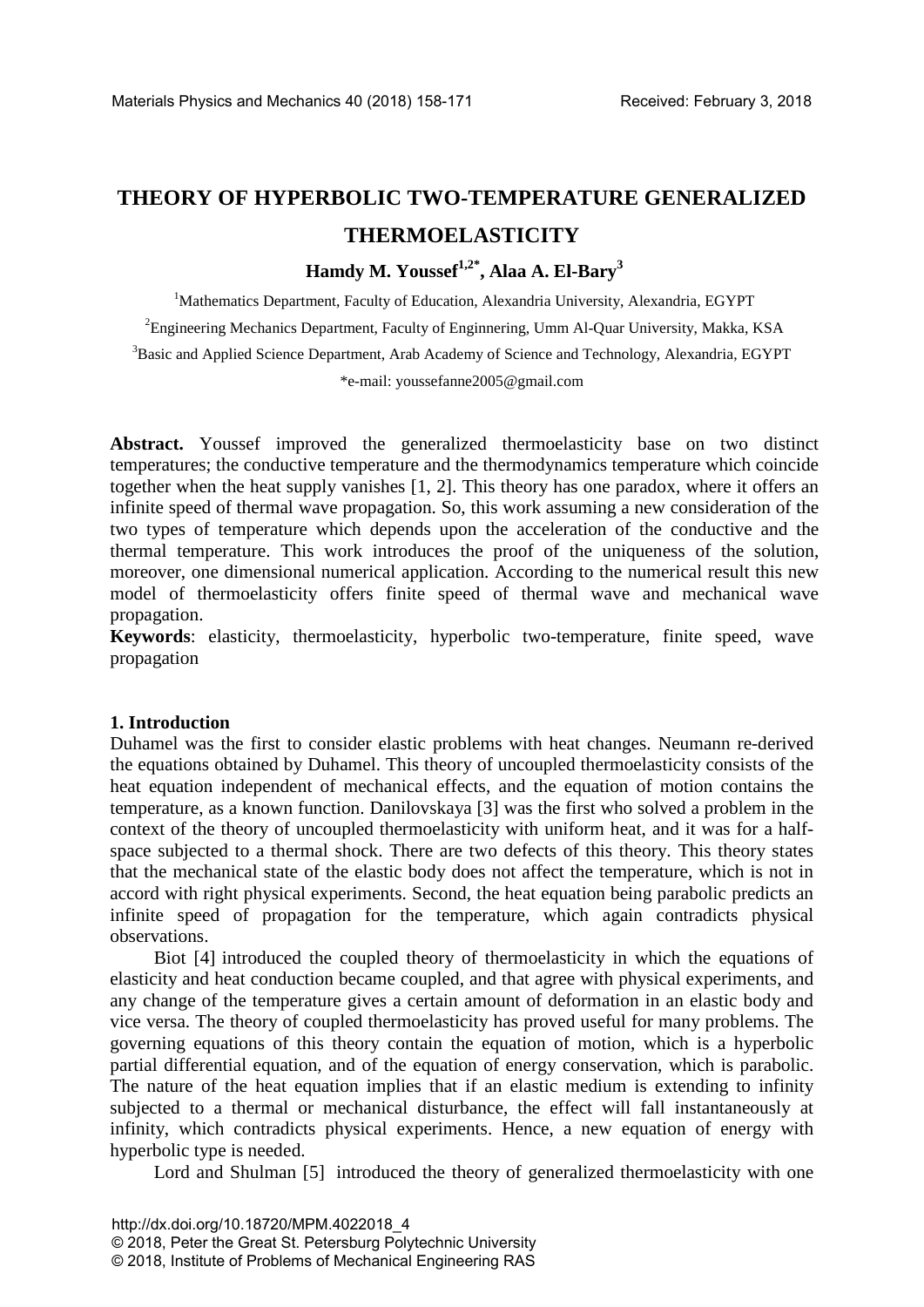relaxation time for the particular case of an isotropic body. Dhaliwal and Sherief [6] extended this theory to include the anisotropic case. In this theory, a modified law of heat conduction including both the heat flux and its time derivative replaces the conventional Fourier's law (Cattaneo's heat conduction). The heat equation associated is hyperbolic and hence eliminates the paradox of infinite speeds of propagation inherent in both

The second generalization of the coupled theory of elasticity is the theory of thermoelasticity with two relaxation times. Müller [7] in a review of the thermodynamics of thermoelastic solids, suggested an entropy production inequality, with the use of which he considered restrictions on a class of constitutive equations. Green and Laws [8] proposed a generalization of this inequality. Green and Lindsay [9] got an explicit version of the constitutive equations. These equations were obtained independently by Suhubi [10]. This theory contains two parameters that act as relaxation times. The classical Fourier's law of heat conduction is not satisfied if the medium under consideration has a center of symmetry.

Chen and Gurtin [11], Chen et al. [12, 13] have constructed a theory of heat conduction in deformable bodies, which depends upon two different temperatures, the conductive temperature, and the thermodynamic temperature. For time-independent situations, the difference between these two temperatures is proportional to the heat supply. In the absence of the heat supply, the two temperatures are identical. For time-dependent problems, however, and for wave propagation problems in particular, the two temperatures are in general different regardless of the presence of heat supply. The thermodynamic temperature, conductive temperature, and the strain are found to have representations in the form of a traveling wave plus a response, which happen instantaneously throughout the body [14]. Warren and Chen [15] investigated the wave propagation in the two-temperature theory of thermoelasticity.

Youssef [1] introduced a new theory of two-temperature generalized thermoelasticity with the general uniqueness theorem for the boundary mixed initial value problems in this theory. Youssef constructed a new theory of two-temperature generalized thermoelasticity theory for the homogeneous and isotropic body without energy dissipation; he presented the general uniqueness theory for the initial mixed boundary value problems in this theory [2], and he derived its variational principle [16].

#### **2. Basic Equations**

The governing equations of an isotropic and homogeneous thermoelastic medium, as proposed by Lord and Shulman are [5]:

The equation of motion

$$
\sigma_{ij,j} + F_i = \rho \ddot{u}_i, \qquad (1)
$$

where  $\sigma_{ij}$  is the stress tensor, F<sub>i</sub> is the body force components,  $\rho$  is the density, and  $u_i$  is the displacement components.

The constitutive relation is:

$$
\sigma_{ij} = 2\mu e_{ij} + \lambda e_{kk}\delta_{ij} - \gamma (T - T_0) \delta_{ij}, \qquad (2)
$$

where  $\gamma = (3\lambda + 2\mu)\alpha_{\text{T}}$  are the coupling parameters, T is the dynamical temperature and T<sub>0</sub> being the reference temperature,  $e_{ij}$  is the strain tensor and  $\lambda$  and  $\mu$  are the elastic constants of the material.

The deformation

$$
e_{ij} = \frac{1}{2} (u_{i,j} + u_{j,i}).
$$
\n(3)

The non-Fourier heat conduction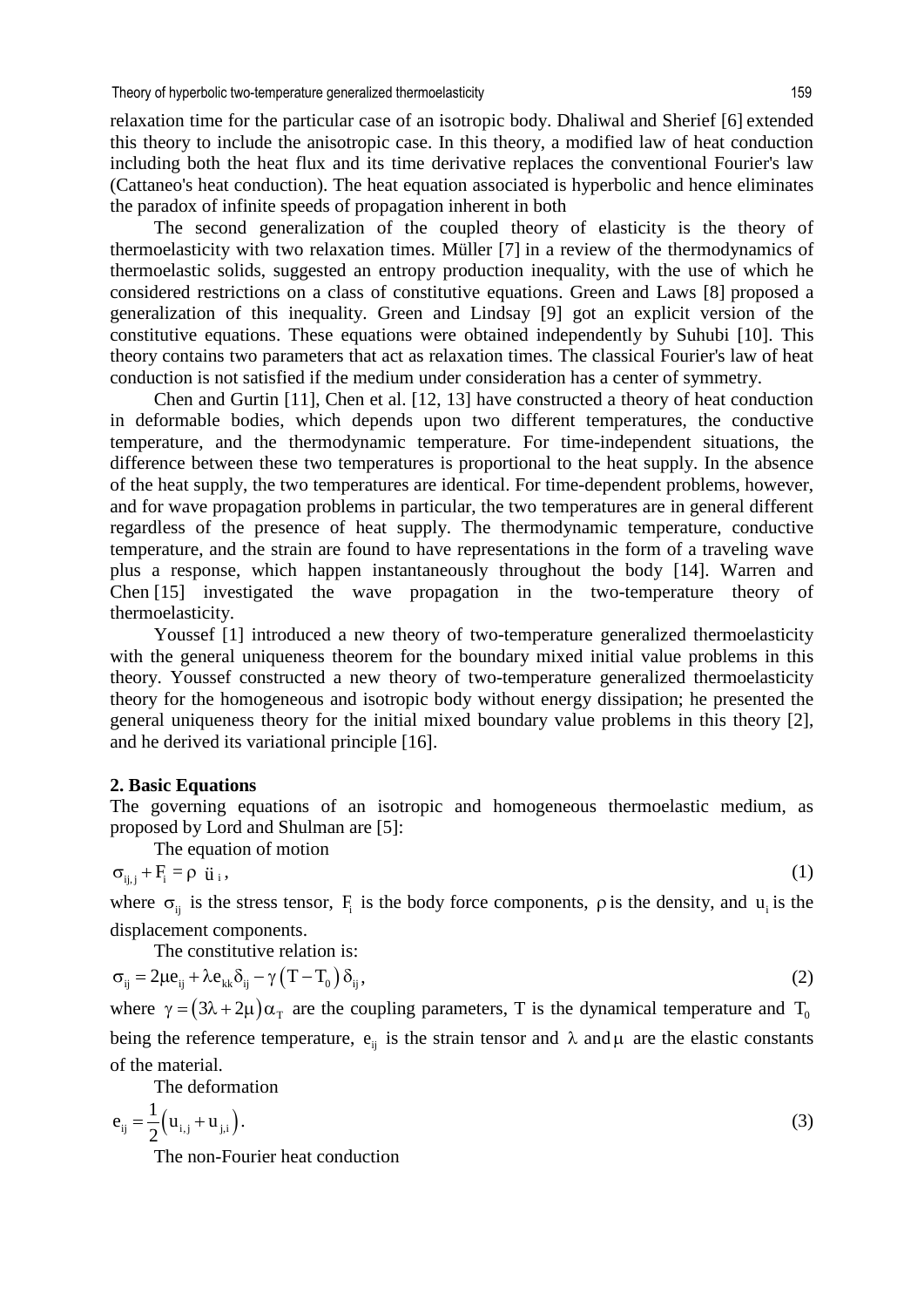$$
q_i + \tau_o \frac{\partial q_i}{\partial t} = -K\phi_{i}, \qquad (4)
$$

where  $\phi$  is the conductive temperature.

Moreover, we have

$$
\rho C_{\rm E} \dot{T} + \gamma T_0 e_{\rm kk} = -q_{\rm i},\tag{5}
$$

where K is the thermal conductivity,  $q_i$  is the heat flux components, and  $C_E$  is the specific heat with constant strain .

The increment of the entropy η satisfies the following equations:

$$
q_{i,i} = -\rho T_0 \dot{\eta} \,,\tag{6}
$$

and

$$
\rho T_0 \eta = \rho C_E T + T_0 \gamma_{ij} e_{ij} \,. \tag{7}
$$

Equations (4), (6) and (7) formulate the heat conduction equations as proposed by Youssef [1] in the form:  $22 \lambda$ 

$$
K\phi_{\mu i} = \left(\frac{\partial}{\partial t} + \tau_o \frac{\partial^2}{\partial t^2}\right) (\rho C_E T + \gamma T_o e_{kk}),
$$
\n(8)

and

 $\phi - T = a\phi_{,ii}$ , (9)

where  $a \ge 0$  is called the two-temperature parameter, while i, j, k = 1, 2, 3 are the indeces for any general co-ordinates in 3-dimensons.

# **3. One-Dimensional Generalized Thermoelastic Half-Space (Classical Two-Temperature)**

Without losing the generality, we will consider one-dimensional isotropic and homogeneous thermoelastic medium occupies the half-space  $x \ge 0$ , and this medium is at rest in the undeformed state at zero time with uniform temperature  $T_0$ .

When  $t > 0$ , the boundary  $x = 0$  of the half-space subjected to a uniformly distributed time-dependent strain and temperature, then, the governing equations take the following forms:

$$
(\lambda + 2\mu)\frac{\partial^2 e}{\partial x^2} - \gamma \frac{\partial^2 T}{\partial x^2} = \rho \frac{\partial^2 e}{\partial t^2},
$$
\n(10)

$$
K\frac{\partial^2 \phi}{\partial x^2} = \left(\frac{\partial}{\partial t} + \tau_o \frac{\partial^2}{\partial t^2}\right) (\rho C_E T + \gamma T_0 e),\tag{11}
$$

$$
\phi - T = a \frac{\partial^2 \phi}{\partial x^2},\tag{12}
$$

$$
\sigma = (\lambda + 2\mu)e - \gamma (T - T_0), \qquad (13)
$$

and

$$
e = \frac{\partial u}{\partial x}.
$$
 (14)

The boundary and the initial conditions are

$$
T(x,0) = \phi(x,0) = e(x,0) = \dot{T}(x,0) = \dot{\phi}(x,0) = \dot{e}(x,0) = 0,
$$
\n(15)

and

$$
e(0,t) = e_0(t), \quad \phi(0,t) = \phi_0(t).
$$
 (16)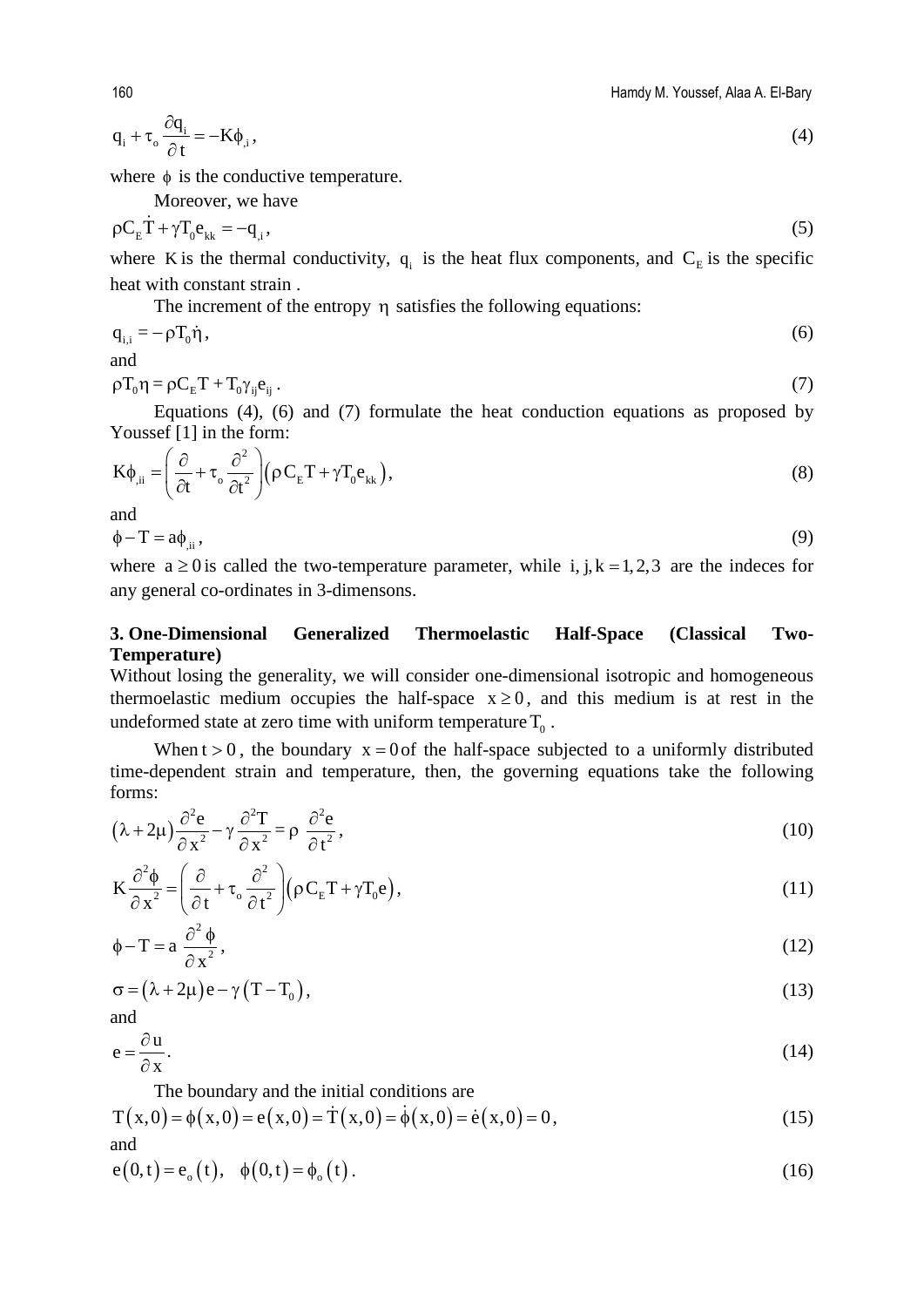For simplicity, use the following non-dimensional variables;

$$
(x', u') = c_o \eta(x, u), (t', \tau_o') = c_o^2 \eta(t, \tau_o), \theta = \frac{T - T_o}{T_o}, \phi' = \frac{\phi - T_o}{T_o}, \sigma' = \frac{\sigma}{(\lambda + 2\mu)}, c_o^2 = \frac{\lambda + 2\mu}{\rho},
$$
\n(17)

$$
\eta = \frac{\rho C_{\rm E}}{K}.
$$
  
Hence,  

$$
\partial^2 e \qquad \partial^2 \theta \qquad \partial^2 e \qquad (18)
$$

$$
\frac{\partial e}{\partial x^2} - \varepsilon_1 \frac{\partial \theta}{\partial x^2} = \frac{\partial e}{\partial t^2},
$$
\n(18)

$$
\frac{\partial^2 \phi}{\partial x^2} = \left(\frac{\partial}{\partial t} + \tau_o \frac{\partial^2}{\partial t^2}\right) \left(\theta + \epsilon_2 e\right),\tag{19}
$$

$$
\phi - \theta = \beta \frac{\partial^2 \phi}{\partial x^2},\tag{20}
$$

and

$$
\sigma = e - \varepsilon_1 \theta, \tag{21}
$$

where  $\varepsilon_1 = \frac{l^2 0}{2 l^2}$ T  $\varepsilon_1 = \frac{\gamma T_0}{\lambda + 2\mu}, \varepsilon_2 = \frac{\gamma}{c_0^2 \eta}, \ \beta = c_0^2 \eta^2 \ a \ , \ \varepsilon_1 \ge 0, \ \varepsilon_2 \ge 0, \ \beta \ge 0 \,.$ 

Taking the Laplace transform for the both sides of the equations (18)-(21) as follows:

$$
\bar{f}(s) = \int_{0}^{\infty} f(t) e^{-st} dt.
$$
 (22)

Hence, 2 2

$$
\frac{d^2\overline{e}}{dx^2} - \varepsilon_1 \frac{d^2\overline{\theta}}{dx^2} = s^2 \overline{e} , \qquad (23)
$$

$$
\frac{d^2\overline{\phi}}{dx^2} = (s + \tau_0 s^2)(\overline{\theta} + \epsilon_2 \overline{e}),
$$
\n(24)

$$
\overline{\phi} - \overline{\theta} = \beta \frac{d^2 \overline{\phi}}{dx^2},\tag{25}
$$

$$
\overline{\sigma} = \overline{e} - \varepsilon_1 \overline{\theta} \,, \tag{26}
$$

$$
\overline{e} = \frac{d\,\overline{u}}{dx},\tag{27}
$$

and  
\n
$$
\overline{e}(0,s) = \overline{e}_0(s), \quad \overline{\phi}(0,s) = \overline{\phi}_0(s).
$$
\n(28)

Eliminating  $\overline{\theta}$  from equations (23)-(25), then

$$
\frac{\mathrm{d}^2\overline{\mathbf{e}}}{\mathrm{d}x^2} = \alpha_2 \overline{\phi} + \alpha_3 \overline{\mathbf{e}},\tag{29}
$$

and

$$
\frac{\mathrm{d}^2 \overline{\phi}}{\mathrm{d} x^2} = \alpha_1 \overline{\phi} + \varepsilon_2 \alpha_1 \overline{e} ,\qquad(30)
$$
\nwhere

$$
\alpha_1 = \frac{s + \tau_0 s^2}{\left[1 + \beta\left(s + \tau_0 s^2\right)\right]}, \ \alpha_2 = \frac{\alpha_1 \epsilon_1 \left(1 - \beta \alpha_1\right)}{\left[1 - \beta \alpha_1 \epsilon_1 \epsilon_2\right]} \text{ and } \alpha_3 = \frac{s^2 - \alpha_1 \epsilon_1 \epsilon_2 \left(1 - \beta \alpha_1\right)}{\left[1 - \beta \alpha_1 \epsilon_1 \epsilon_2\right]}.
$$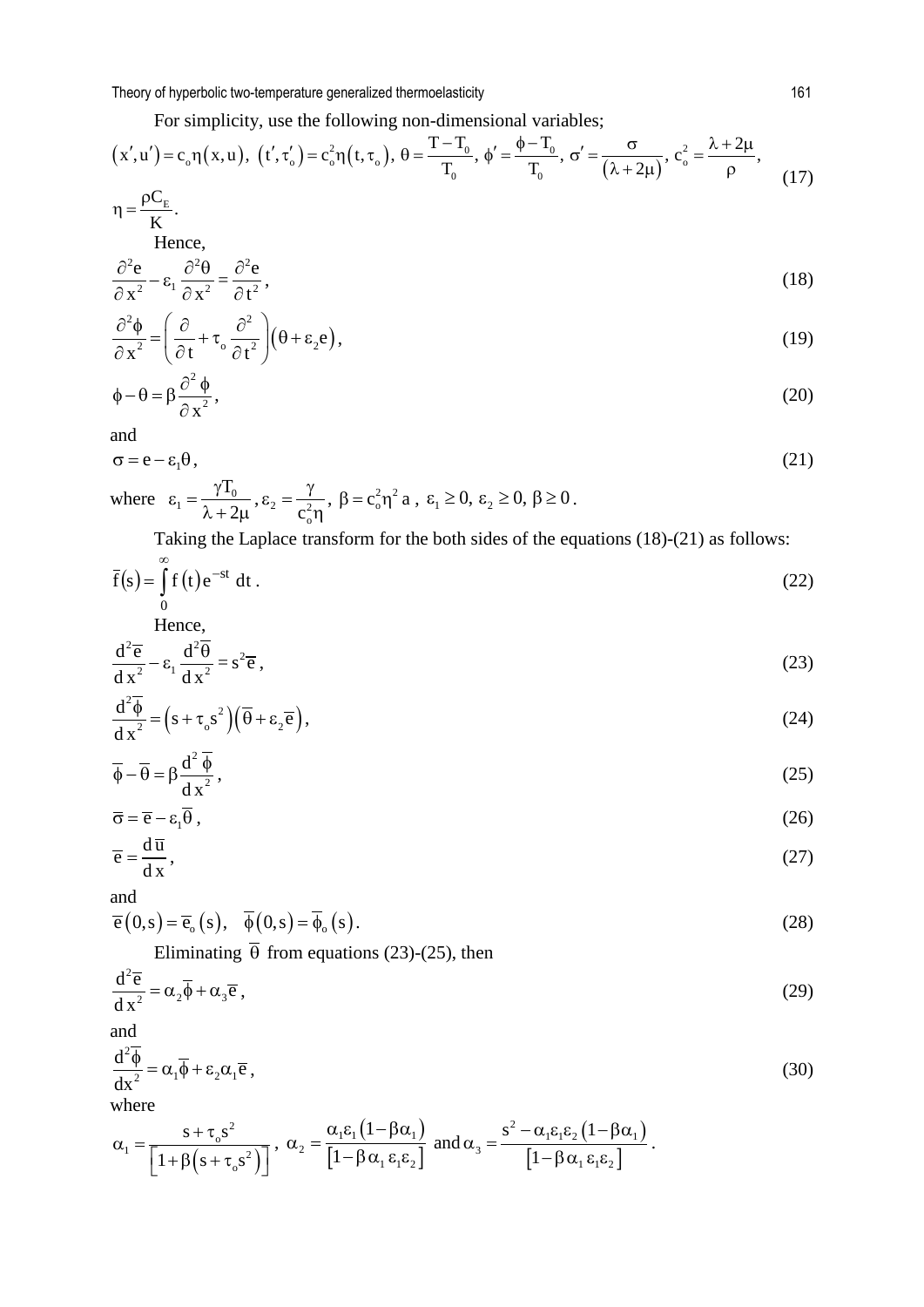By solving the system in (29) and (30), the general solution will be as follows:

$$
\overline{e} = a_1(\overline{\phi}_o, \overline{e}_o, k_1, k_2) e^{-k_1 x} + a_2(\overline{\phi}_o, \overline{e}_o, k_1, k_2) e^{-k_2 x}, \qquad (31)
$$

and

$$
\overline{\phi} = b_1(\overline{\phi}_0, \overline{e}_0, k_1, k_2) e^{-k_1 x} + b_2(\overline{\phi}_0, \overline{e}_0, k_1, k_2) e^{-k_2 x}.
$$
\n(32)  
By using equations (25) and (32), we obtain

$$
\overline{\theta} = (1 - \beta k_1^2) b_1 (\overline{\phi}_0, \overline{e}_0, k_1, k_2) e^{-k_1 x} + (1 - \beta k_2^2) b_2 (\overline{\phi}_0, \overline{e}_0, k_1, k_2) e^{-k_2 x},
$$
\n(33)

where  $\pm k_1$  and  $\pm k_2$  are the roots of the following characteristic equation

$$
k^4 - (\alpha_1 + \alpha_3)k^2 + (\alpha_1 \alpha_3 - \varepsilon_2 \alpha_1 \alpha_2) = 0.
$$
 (34)

By solving the above algebraic equation, then

$$
k_1 = \sqrt{\frac{(\alpha_1 + \alpha_3) + \sqrt{(\alpha_1 + \alpha_3)^2 - 4(\alpha_1 \alpha_3 - \epsilon_2 \alpha_1 \alpha_2)}}{2}},
$$

and

$$
k_2 = \sqrt{\frac{(\alpha_1 + \alpha_3) - \sqrt{(\alpha_1 + \alpha_3)^2 - 4(\alpha_1 \alpha_3 - \epsilon_2 \alpha_1 \alpha_2)}}{2}}.
$$

For small values of time t, this corresponds to a large value of s  $(s \rightarrow \infty)$  and by using Taylor expansion; the following cases will be discussed.

## **4. One-Temperature Model (Lord-Shulman)**

To get Lord-Shulman model,  $β = 0$  so, the roots of the characteristic equation will be in the following form

$$
k_{1,2} = \frac{s}{V_{1,2}} + Q_{1,2} (\varepsilon_1, \varepsilon_2, \tau_0) + O\left(\frac{1}{s}\right).
$$
 (35)

Moreover, the speeds of the waves are:

$$
V_{1,2} = \frac{\sqrt{2}}{\sqrt{1 + \tau_o + \varepsilon_1 \varepsilon_2 \tau_o \pm \sqrt{\Psi}}},
$$
\n(36)

where

$$
\Psi = \varepsilon_1^2 \varepsilon_2^2 \tau_o^2 + 2\varepsilon_1 \varepsilon_2 \tau_o + 2\varepsilon_1 \varepsilon_2 \tau_o^2 + \tau_o^2 - 2\tau_o + 1. \tag{37}
$$

Equation (36) shows that the solutions have two waves propagated with speed  $V_1$  and  $V_2$  $(V_1 < V_2)$ . V<sub>1</sub> is the speed propagation of the mechanical wave and V<sub>2</sub> is the speed propagation of the thermal wave, and the medium has no disturbance for which  $x > tV<sub>2</sub>$  with the following cases:

**Case (1.1):**  $\tau_0 \neq 0$ .

When  $\tau_0 \neq 0$ , then,  $V_1$  and  $V_2$  as in equation (36), in this case, the mechanical and the thermal waves propagate with finite speeds which depend on the material properties, where Lord and Shulman got that results in the generalized thermoelasticity theory [5].

## **Case (1.2):**  $\tau_{0} = 0$ .

When  $\tau_0 = 0$ , then,  $V_1 \rightarrow 1$  and  $V_2 \rightarrow \infty$ , hence, only the mechanical wave propagates with finite speed, and this speed is constant and independent on the material properties, while the thermal wave propagates with infinite speed and this case is called coupled thermoelasticity or Biot's model [4].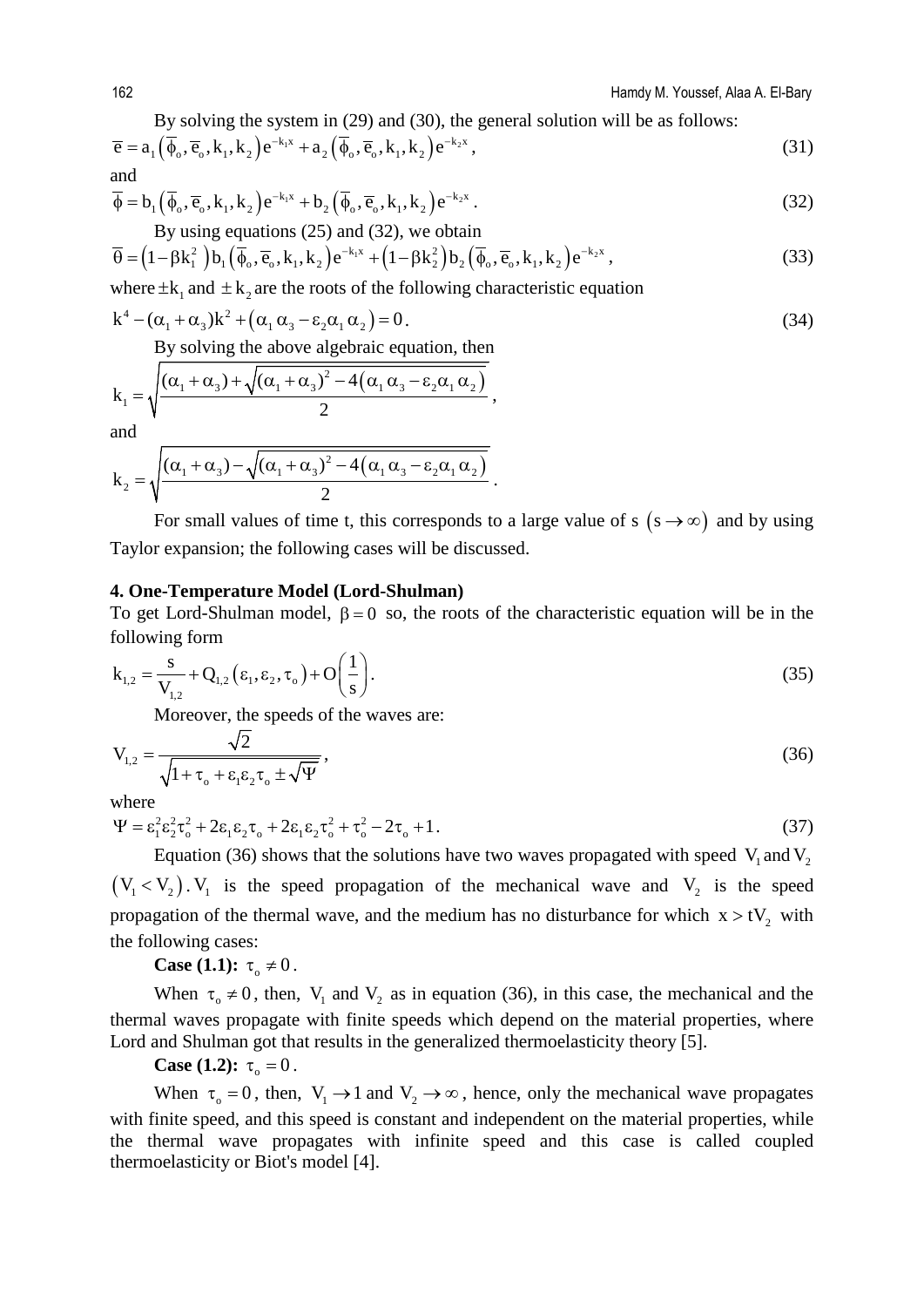Theory of hyperbolic two-temperature generalized thermoelasticity and the metal of the state of the 163

Case (1.3): 
$$
\varepsilon_1 = 0
$$
 and  $\tau_0 \neq 0$ .  
When  $\varepsilon_1 = 0$ , then,  $V_1 \rightarrow 1$  and  $V_2 \rightarrow \frac{1}{\sqrt{\tau_0}}$ , in this case, the mechanical wave

propagates with finite speed that is constant and doesn't depend on the material properties, and the thermal wave propagates with finite speed and depends on the relaxation time only which is called uncoupled thermoelasticity.

#### **5. Classical Two-Temperature Model**

To get the classical two-temperature thermoelasticity model of Youssef (15),  $\beta \neq 0$  and hence, the roots of the characteristic equation of the system in (29) and (30) lead to the following cases:

**Case (2.1):**  $\tau_0 \neq 0$  or  $\tau_0 = 0$ .

For any value of  $\tau_o$ , then,  $V_1 \rightarrow \sqrt{1 + \epsilon_1 \epsilon_2}$  and  $V_2 \rightarrow \infty$ , in this case, only the mechanical wave propagates with finite speed and depends on the material properties while the thermal wave propagates with infinite speed. Also, the two-temperature parameter  $\beta$  does not affect the speed of the thermal or the mechanical wave propagation.

**Case (2.2):**  $\varepsilon_1 = 0$ .

When  $\varepsilon_1 = 0$ , then,  $V_1 \rightarrow 1$  and  $V_2 \rightarrow \infty$ , which is equivalent to the case (1.1). So, the classical two-temperature model of thermoelasticity Youssef (15) presents not a perfect model, where it generates the infinite speed of thermal wave propagation as the uncoupled thermoelasticity.

## **6. Hyperbolic Two-Temperature Generalized Thermoelasticity Theory**

According to the results in case (2), another form for two-temperature thermoelasticity generates to thermal and conductive heat waves propagating with finite speed is needed.

Now, define  $\ddot{\phi}$  as the acceleration of the conductive heat, and  $\ddot{T}$  as the acceleration of the dynamical heat.

Assuming the difference between  $\ddot{\phi}$  and  $\ddot{T}$  is the proportion of the heat supplies, i.e.

$$
\ddot{\phi} - \ddot{T} = c^2 \phi_{\text{ii}}, \tag{38}
$$

where c (distance/time) is constant.

## **Definition**

"The constant  $c^2$  is equal to the difference between the acceleration of the conductive temperature and the acceleration of the thermal temperature when the heat supply is a unit."

To apply the last equation in the above one-dimensional problem, we have to use the dimensionless in (18). Hence we have

$$
\ddot{\phi} - \ddot{T} = \beta^* \frac{\partial^2 \phi}{\partial x^2},\tag{39}
$$

where  $\cdot$   $\cdot$   $\cdot$   $\cdot$   $\cdot$ 2 o c c  $\beta^* = \frac{c}{\gamma}$  is the dimensionless of the hyperbolic two-temperature parameter.

Then,

$$
k_{1,2}^{*} = \frac{s}{V_{1,2}^{*}} + Q_{1,2}^{*} (\varepsilon_{1}, \varepsilon_{2}, \tau_{0}, \beta^{*}) + O\left(\frac{1}{s}\right)
$$
(40)

and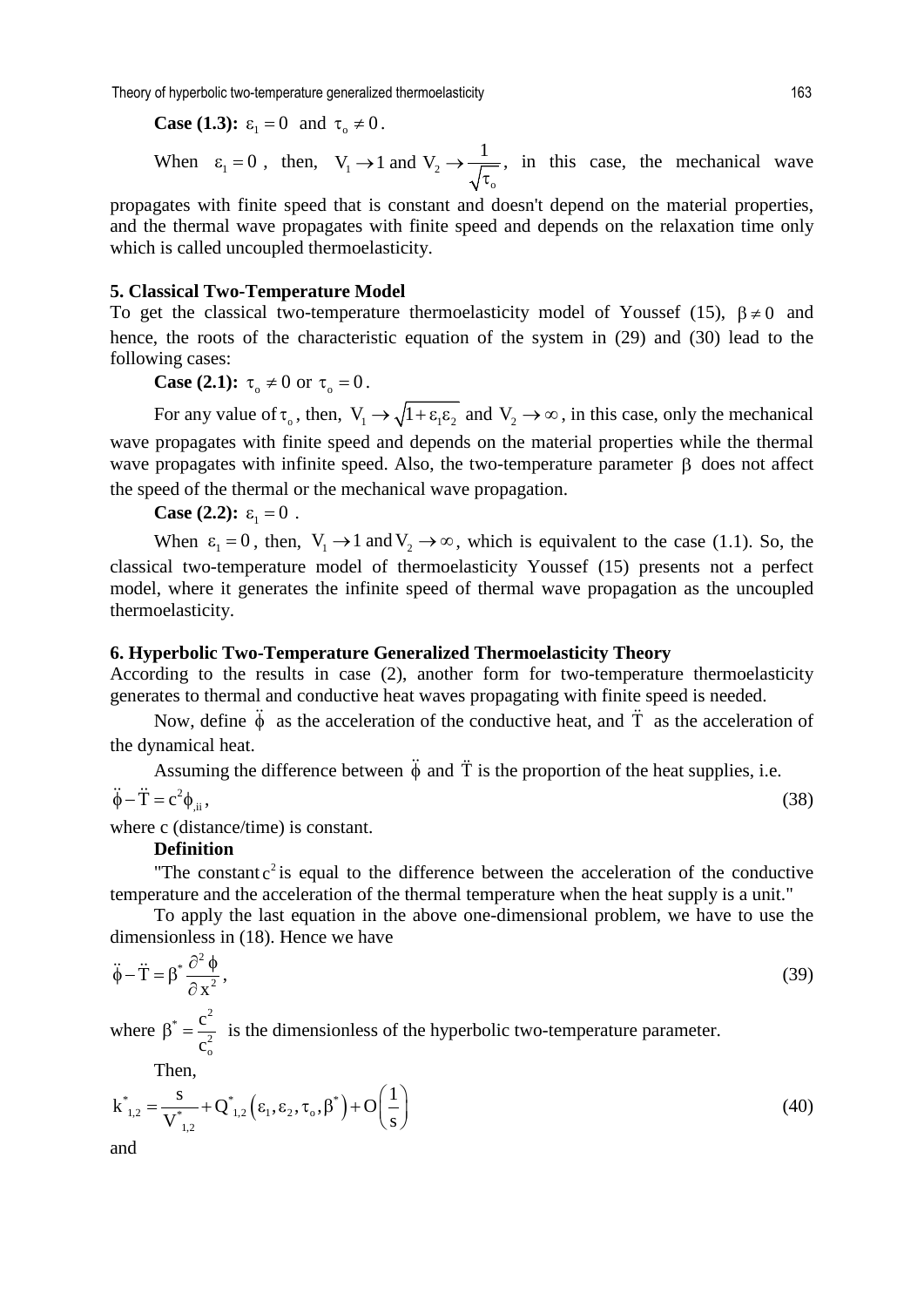164 Hamdy M. Youssef, Alaa A. El-Bary

$$
V_{1,2}^{*} = \frac{\sqrt{2}\sqrt{1+\beta^{*}\tau_{o} + \varepsilon_{1}\varepsilon_{2}\beta^{*}\tau_{o}}}{\sqrt{1+\beta^{*}\tau_{o} + \varepsilon_{1}\varepsilon_{2}\tau_{o} + \tau_{o}\pm\sqrt{\Psi^{*}}}},
$$
\n(41)

where<br> $\Psi^* = 1 - 2\tau + 2g g g^2 + \tau^2 + g^2 g^2 + 2g g g g^2 + 2g^2 g g^2 + 2g^2 g^2 + 2g^2 g^2 + 2g^2 g^2$  $\Psi^* = 1 - 2\tau_0 + 2\epsilon_1 \epsilon_2 \tau_0^2 + \tau_0^2 + \epsilon_1^2 \epsilon_2^2 \tau_0^2 + 2\epsilon_1 \epsilon_2 \tau_0 - 2\beta^* \epsilon_1 \epsilon_2 \tau_0^2 - 2\beta^* \tau_0^2 + 2\beta^* \tau_0 + \beta^{*2} \tau_0^2$ . (42)

Equation (41) shows that the solutions have two waves propagating with speed  $V_1^*$  and  $V_2^*$   $(V_1^* < V_2^*)$  given by (41), where  $V_1^*$  is the speed propagation of the mechanical wave, and  $V_2^*$  is the speed propagation of the thermal wave, and the medium has no disturbance for which  $x > tV_2^*$  with the following cases:

**Case (3.1):**  $\beta^* \neq 0$  and  $\tau_0 \neq 0$ .

When  $\beta^* \neq 0$  and  $\tau_0 \neq 0$  then,  $V_1^*$  and  $V_2^*$  as in equation (41), in this case, the mechanical and the thermal waves propagate with finite speeds which depend on the material properties, which agree with Lord and Shulman in case (1.1).

Now, the hyperbolic two-temperature parameter  $\beta^*$  effects on the speed of the thermal and the mechanical wave propagation.

**Case (3.2):**  $\beta^* \neq 0$  and  $\tau_0 = 0$ .

When  $\beta^* \neq 0$  and  $\tau_0 = 0$ ,  $V_1^* \rightarrow 1$  and  $V_2^* \rightarrow \infty$ , in this case, only the mechanical wave propagates with finite speed and this speed is constant and independent on the material properties, while the thermal wave propagates with infinite speed, and this case is equivalent to cases (1.2) and (2.2).

Case (3.3): 
$$
\beta^* \neq 0
$$
,  $\tau_0 \neq 0$  and  $\epsilon_1 = 0$ .  
When  $\beta^* \neq 0$ ,  $\tau_0 \neq 0$  and  $\epsilon_1 = 0$ , then,  $V_1^* \rightarrow 1$  and  $V_2^* \rightarrow \sqrt{\beta^* + \frac{1}{\tau_0}}$ .

In this case, the mechanical wave propagates with finite speed that is constant and doesn't depend on the material properties, and the thermal wave propagates with finite speed and depends on the relaxation time and the hyperbolic two-temperature parameter, and it agrees with the case (1.3).

**Case (3.4):**  $\beta^* = 0$  and  $\tau_0 \neq 0$ .

When  $\beta^* = 0$  and  $\tau_0 \neq 0$ , then,  $V_1^* = V_1$  and  $V_2^* = V_2$ , which is equivalent to the case (1.1) and agree with Lord-Shulman results [3].

**Case (3.5):**  $\beta^* = 0$ ,  $\tau_0 \neq 0$  and  $\epsilon_1 = 0$ .

When 
$$
\beta^* = 0
$$
,  $\tau_0 \neq 0$  and  $\epsilon_1 = 0$ , then,  $V_1 \rightarrow 1$  and  $V_2 \rightarrow \frac{1}{\sqrt{\tau_0}}$ , in this case, the

mechanical wave propagates with finite speed is constant and doesn't depend on the material properties, while the thermal wave propagates with finite speed and depends on the relaxation time only. This case is equivalent to the case (1.3) of the uncoupled thermoelasticity.

**Case (3.6):**  $\beta^* = 0$  and  $\tau_0 = 0$ .

When  $\beta^* = 0$  and  $\tau_0 = 0$ , then,  $V_1 \rightarrow 1$  and  $V_2 \rightarrow \infty$ , in this case, only the mechanical wave propagates with finite speed, and this speed is constant and independent on the material properties, while the thermal wave propagates with infinite speed and this case is equivalent to the case (1.2) or Biot model.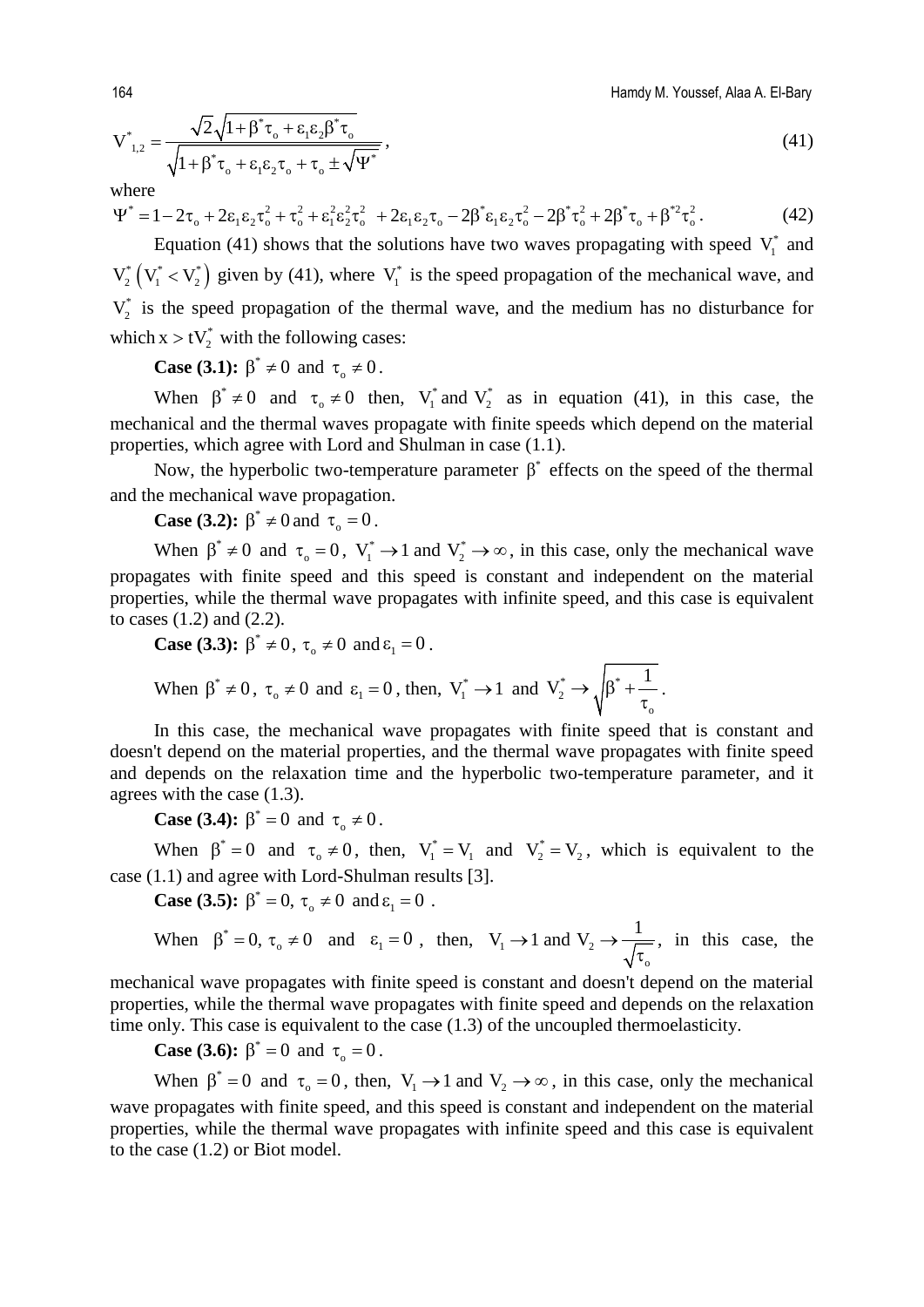#### **7. Uniqueness Theorem**

Let V be an open regular region of space with boundary S occupied by the reference configuration of a homogeneous isotropic linear thermoelastic solid. S is assumed closed and bounded.

Supplement the equations of two temperature-generalized thermoelasticity (1)-(8) and (38) by prescribed boundary conditions [1]:

$$
\mathbf{u}_{i} = \hat{\mathbf{u}}_{i} \quad \text{on } \mathbf{S}_{1} \times [0, \infty), \tag{43}
$$

$$
p_i = \hat{p}_i = \sigma_{ji} n_j \quad \text{on} \quad S - S_i \times [0, \infty), \tag{44}
$$

$$
\phi_i = \hat{\phi}_i \quad \text{and} \quad \theta_i = \hat{\theta}_i \quad \text{on} \quad S \times [0, \infty), \tag{45}
$$

where  $S_1 \subset S$  and superposed "  $\overline{a}$ " denotes the prescribed values on arbitrary subsets of S and their complements.

Also, the initial conditions as follows:

$$
\mathbf{u}_{i} = \mathbf{u}_{i0}, \ \dot{\mathbf{u}}_{i} = \dot{\mathbf{u}}_{i0}, \ \ \varphi = \varphi_{0} = \theta = \theta_{0}, \ \dot{\phi} = \dot{\theta} = 0 \ \text{ in } \ \mathbf{V}[0, \infty) \ \text{ at } t = 0
$$
\n**Theorem:**

\n
$$
(46)
$$

Given a regular region of space V+S with boundary S then there exists at most one set of single-valued functions  $\sigma_{ii}(x_k,t)$  and  $e_{ii}(x_k,t)$  with of  $C^{(1)}$ ,  $u_i(x_k,t)$ ,  $\phi_i(x_k,t)$  and  $T_i(x_k,t)$  of class  $C^{(2)}$  in V+S,  $t \ge 0$  which satisfy the equations (1)-(8) and (38) and the conditions (43)-(46) where K,  $C_E$ ,  $\lambda$ ,  $\mu$ ,  $\gamma$ ,  $T_o$ ,  $\rho$ ,  $c$  and  $\tau_o$  all are positive.

#### **Proof:**

Let there be two sets of functions  $\sigma_{ij}^{(I)}$  and  $\sigma_{ij}^{(II)}$ ,  $e_{ij}^{(I)}$  and  $e_{ij}^{(II)}$ ...etc. and let  $\tilde{\sigma}_{ij} = \sigma_{ij}^{(I)} - \sigma_{ij}^{(II)}$ ,  $\tilde{e}_{ij} = e_{ij}^{(I)} - e_{ij}^{(II)}$ ,  $\tilde{\phi} = \phi^{(I)} - \phi^{(II)}$ ...etc.

By the linearity of the problem, it is clear that these differences also satisfy the equations mentioned above moreover, both kinematic and static boundary conditions are equal to zero (with  $F = Q = 0$ ), and homogeneous counterparts of conditions (43)-(46), namely they satisfy the following field equations in  $V \times (0, \infty)$ :

$$
\sigma_{ij,j} = \rho \ddot{u}_i , \qquad (47)
$$

$$
\sigma_{ij} = 2\mu \, \mathbf{e}_{ij} + (\lambda \, \mathbf{e}_{kk} - \gamma \, \theta) \delta_{ij},\tag{48}
$$

$$
q_i + \tau_o \dot{q}_i = -K \phi_{i}, \qquad (49)
$$

$$
q_{i,i} = -\rho T_0 \dot{\eta} \tag{50}
$$

$$
\rho T_0 \eta = \rho C_E \theta + T_0 \gamma_{ij} e_{ij}, \qquad (51)
$$

$$
\mathbf{K}\phi_{\text{t}}_{\text{ii}} = \rho \mathbf{C}_{E} \left( \dot{\theta} + \tau_{0} \ddot{\theta} \right) + \gamma \mathbf{T}_{0} \left( \dot{\mathbf{e}}_{\text{k}k} + \tau_{0} \ddot{\mathbf{e}}_{\text{k}k} \right)
$$
(52)  

$$
\ddot{\phi} - \ddot{\theta} = \sigma^{2} \dot{\phi}
$$
(53)

$$
\ddot{\phi} - \ddot{\theta} = c^2 \phi_{\text{ii}} \tag{53}
$$

$$
e_{ij} = \frac{1}{2} \left( u_{i,j} + u_{j,i} \right), \tag{54}
$$

with the boundary and the initial conditions in  $(43)-(46)$ .

For simplicity, the wave par has been omitted.

Now, consider the integral

$$
\int_{\mathbf{v}} \sigma_{ij} \dot{\mathbf{e}}_{ij} \, \mathbf{d}\mathbf{v} = \int_{\mathbf{v}} \sigma_{ij} \, \dot{\mathbf{u}}_{i,j} \, \mathbf{d}\mathbf{v} = -\int_{\mathbf{v}} \sigma_{ij,j} \dot{\mathbf{u}}_i \, \mathbf{d}\mathbf{v} \, . \tag{59}
$$

Upon inserting equation (47), the latter equation reduced to  $\int (\sigma_{ij} \dot{e}_{ij} dv + \rho \dot{u}_i \ddot{u}_i) dv = 0.$  (60) v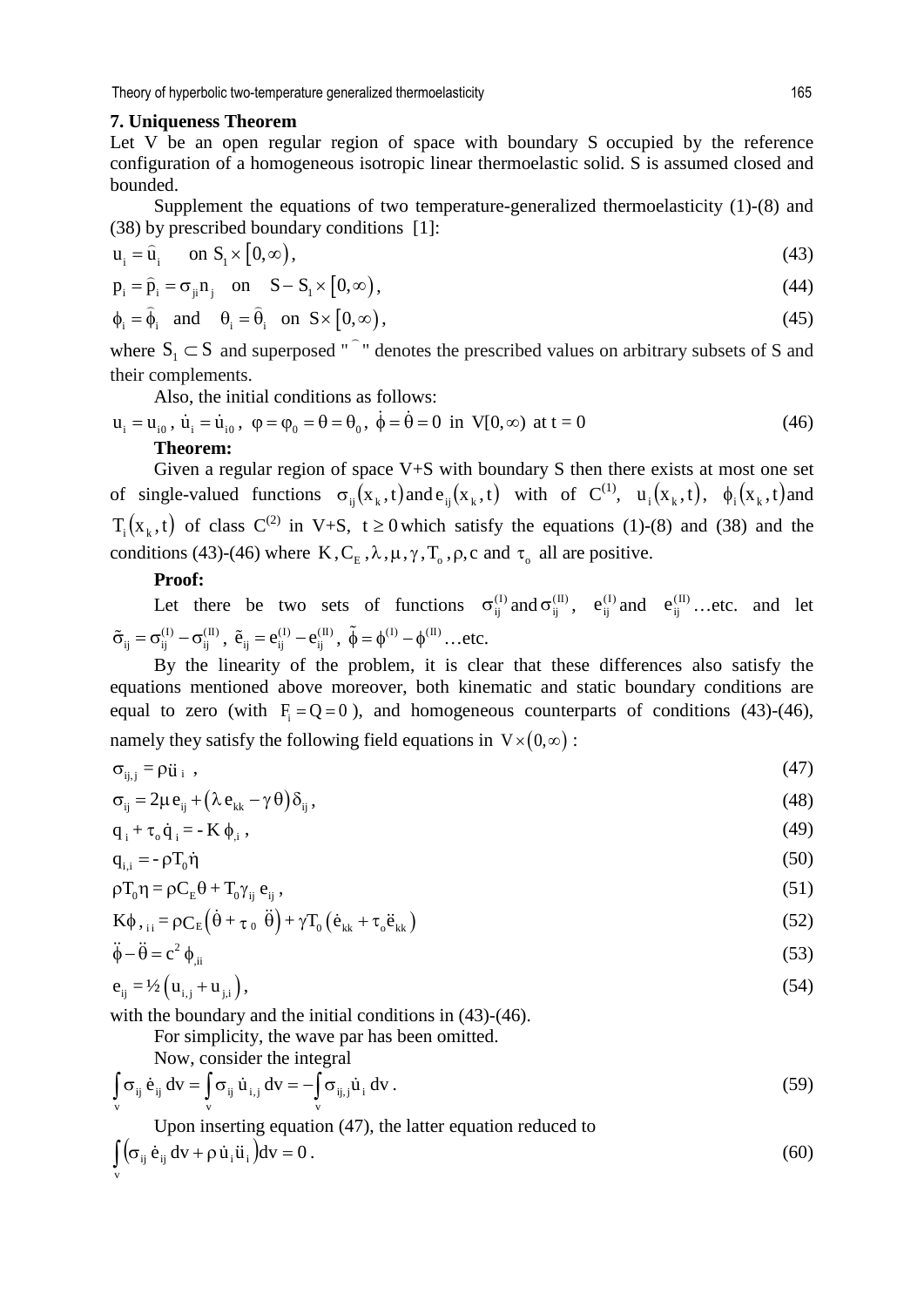166 Hamdy M. Youssef, Alaa A. El-Bary

Using the equation (48), hence

$$
\int_{\mathbf{v}} \left[ \left( 2\mu \mathbf{e}_{ij} + \lambda \delta_{ij} \mathbf{e}_{kk} - \gamma \theta \delta_{ij} \right) \dot{\mathbf{e}}_{ij} + \rho \dot{\mathbf{u}}_i \ddot{\mathbf{u}}_i \right] d\mathbf{v} = 0.
$$
\n(61)

It could be written as follows:

$$
\frac{d}{dt} \int_{v} \left[ \frac{1}{2} \lambda e_{kk}^{2} + \mu e_{ij} e_{ij} + \frac{\rho \dot{u}_{i} \dot{u}_{i}}{2} \right] dv - \int_{v} \gamma \theta \dot{e}_{kk} dv = 0.
$$
 (62)

Substituting for  $\dot{e}_{kk}$  from equation (52), then

$$
T_0 \frac{d}{dt} \int_{v} \left[ \frac{1}{2} \lambda e_{kk}^2 + \mu e_{ij} e_{ij} + \frac{\rho \dot{u}_i \dot{u}_i}{2} + \frac{\rho C_E}{2T_0} \theta^2 \right] dv - K \int_{v} \theta \phi_{,ii} dv + \tau_0 \rho C_E \int_{v} \theta \ddot{\theta} dv + \gamma T_0 \tau_0 \int_{v} \theta \ddot{e}_{kk} dv = 0.
$$
 (63)

From the well-known inequality

 $-q_i \theta_i \geq 0.$  (64)

By using equation (49), then

$$
K \int_{v} \theta_{i} \phi_{i} dv + \tau_{o} \int_{v} \theta_{i} \dot{q}_{i} dv \ge 0,
$$
\n(65)

which gives

$$
K \int_{V} \theta_{i} \phi_{i} dv - \tau_{o} \int_{V} \theta \dot{q}_{i,i} dv \ge 0.
$$
 (66)

Inserting equations (50) and (51) in the last equation, hence

$$
-K \int_{v} \theta \phi_{,ii} dv + \tau_o \rho C_E \int_{v} \theta \ddot{\theta} dv + \gamma T_0 \tau_o \int_{v} \theta \ddot{e}_{kk} dv \ge 0.
$$
 (67)

Finally, from equations (63) and (67), we obtain

$$
\frac{d}{dt} \int_{v} \left[ \frac{1}{2} \lambda e_{kk}^2 + \mu e_{ij} e_{ij} + \frac{\rho \dot{u}_i \dot{u}_i}{2} + \frac{\rho C_E}{2T_0} \theta^2 \right] dv \le 0.
$$
\n(68)

The integral in the left-hand side of (68) is initially zero since the difference functions satisfy homogeneous initial conditions. By inequality (68), however, this integral either decreases (or therefore becomes negative) or remains equal to zero. Since the integral is the sum of squares, only the latter alternative is possible, that is

$$
\int_{v} \left[ \frac{1}{2} \lambda e_{kk}^{2} + \mu e_{ij} e_{ij} + \frac{\rho \dot{u}_{i} \dot{u}_{i}}{2} + \frac{\rho c_{E}}{2T_{0}} \theta^{2} \right] dv = 0, \quad t \ge 0.
$$
 (69)

It follows that the different functions are identically zero throughout the body and for all time this completes the proof of the theorem.

# **8. Numerical Application**

To get the numerical result which includes the three models of thermoelasticity; one temperature of L-S; classical two-temperature model and the hyperbolic two-temperature model, and then the coefficients of the governing equations (29) and (30) will be in the form

$$
\alpha_1 = \frac{s + \tau_0 s^2}{\left[1 + \Omega\left(s + \tau_0 s^2\right)\right]}, \ \alpha_2 = \frac{\alpha_1 \varepsilon_1 \left(1 - \Omega \alpha_1\right)}{\left[1 - \Omega \alpha_1 \varepsilon_1 \varepsilon_2\right]} \text{ and } \alpha_3 = \frac{s^2 - \alpha_1 \varepsilon_1 \varepsilon_2 \left(1 - \Omega \alpha_1\right)}{\left[1 - \Omega \alpha_1 \varepsilon_1 \varepsilon_2\right]}.
$$
\n(72)

where

$$
\Omega = \begin{cases}\n0 & \text{for one–temperature} \\
\beta & \text{for classical two–temperature} \\
\beta^* / s^2 & \text{for hyperbolic two–temperature}\n\end{cases}
$$
\n(73)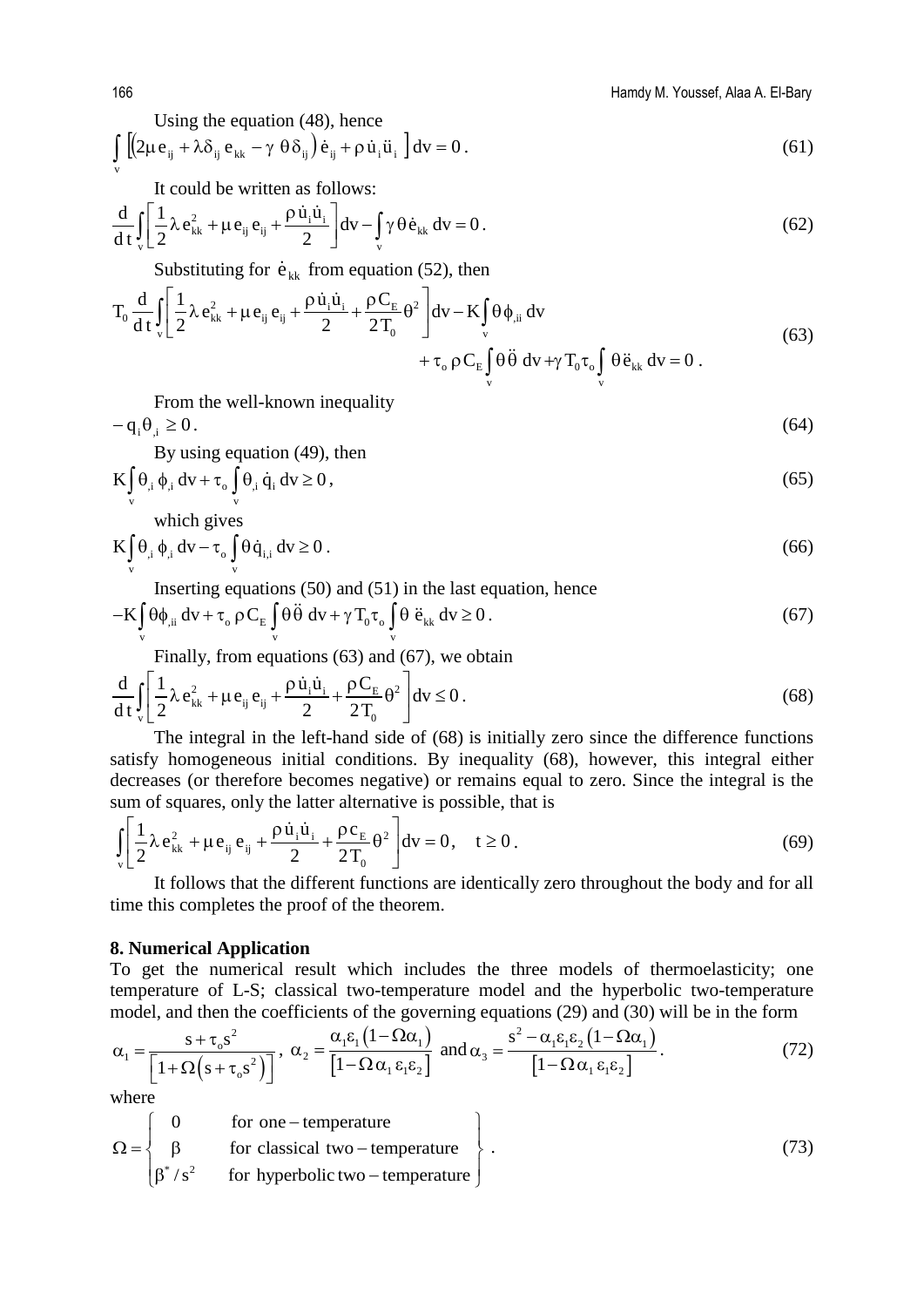Assume the thermal shock problem as follows:

$$
e(0,t) = e_0(t) = 0, \quad \phi(0,t) = \phi_0(t) = \phi_0 H(t), \tag{74}
$$

where H(t) is the Heaviside unit step function and  $\varphi_0$  is the thermal shock intensity?

By using Laplace transform, and then

$$
\overline{e}(0,s) = \overline{e}_o(s) = 0, \quad \overline{\phi}(0,s) = \overline{\phi}_o(s) = \frac{\phi_0}{s}.
$$
\n(75)

Hence, the solutions in the Laplace transform domain in the forms:

$$
\overline{e}(x,s) = \frac{\alpha_2 \varphi_o}{s\left(k_1^2 - k_2^2\right)} \left[e^{-k_1 x} - e^{-k_2 x}\right],\tag{76}
$$

$$
\overline{\phi}(x,s) = \frac{\varphi_o}{s(k_1^2 - k_2^2)} \Big[ \Big( k_1^2 - \alpha_3 \Big) e^{-k_1 x} - \Big( k_2^2 - \alpha_3 \Big) e^{-k_2 x} \Big],
$$
\n(77)

$$
\overline{\theta}(x,s) = \frac{\varphi_o}{s(k_1^2 - k_2^2)} \Big[ \Big( 1 - \Omega k_1^2 \Big) \Big( k_1^2 - \alpha_3 \Big) e^{-k_1 x} - \Big( 1 - \Omega k_2^2 \Big) \Big( k_2^2 - \alpha_3 \Big) e^{-k_2 x} \Big],
$$
\n(78)

$$
\overline{\sigma}(x,s) = \frac{\varphi_o}{s(k_1^2 - k_2^2)} \left[ \frac{(\alpha_2 - \varepsilon_1 (1 - \Omega k_1^2) (k_1^2 - \alpha_3)) e^{-k_1 x}}{(\alpha_2 - \varepsilon_1 (1 - \Omega k_2^2) (k_2^2 - \alpha_3)) e^{-k_2 x}} \right],
$$
(79)

and

$$
\overline{u}(x,s) = \frac{-\alpha_2 \varphi_o}{sk_1 k_2 (k_1^2 - k_2^2)} [k_2 e^{-k_1 x} - k_1 e^{-k_2 x}] \,. \tag{80}
$$

To invert the Laplace transforms, we adopt a numerical inversion method based on a Fourier series expansion [17].

By this method, the inverse  $f(t)$  of the Laplace transform  $\bar{f}(s)$  is approximated by

$$
f(t) = \frac{e^{vt}}{t_1} \left[ \frac{1}{2} \overline{f}(v) + \text{Re} \sum_{k=1}^{N} \overline{f}\left(v + \frac{ik\pi}{t_1}\right) \exp\left(\frac{ik\pi t}{t_1}\right) \right] , \qquad 0 < t_1 < 2t,
$$
 (81)

where N is a sufficiently large integer representing the number of terms in the truncated Fourier series, chosen such that

$$
\exp(v t) \operatorname{Re}\left[\overline{f}\left(v + \frac{i N \pi}{t_1}\right) \exp\left(\frac{i N \pi t}{t_1}\right)\right] \le \varepsilon,\tag{82}
$$

where  $\varepsilon$  is a prescribed small positive number that corresponds to the degree of accuracy required. The parameter v is a positive free parameter that must be greater than the real part of all the singularities of  $\overline{f}(s)$ . The optimal choice of v was obtained according to the criteria described in [17].

The copper material was chosen for purposes of numerical evaluations, and the constants of the problem were taken as following [1]:

K = 386 N/K.sec , ( ) <sup>5</sup> <sup>1</sup> <sup>T</sup> .1 <sup>1078</sup> <sup>K</sup> <sup>−</sup> <sup>−</sup> =α ,C <sup>383</sup> K/m1. <sup>2</sup> <sup>E</sup> <sup>=</sup> , <sup>2</sup> =η 8886.73 /m sec ( )<sup>10</sup> <sup>2</sup> <sup>m</sup> <sup>=</sup> .3 <sup>1086</sup> m/N , ( )<sup>10</sup> <sup>2</sup> =λ .7 <sup>1076</sup> m/N , <sup>3</sup> =ρ kg8954 m/ , 02.0 sec <sup>τ</sup><sup>o</sup> <sup>=</sup> , <sup>o</sup> <sup>=</sup> K 293T , <sup>1</sup> ε =1.60861, 2 ε = 0.0104442 , \* β= β = 0.1 and 1.0 (Assumed).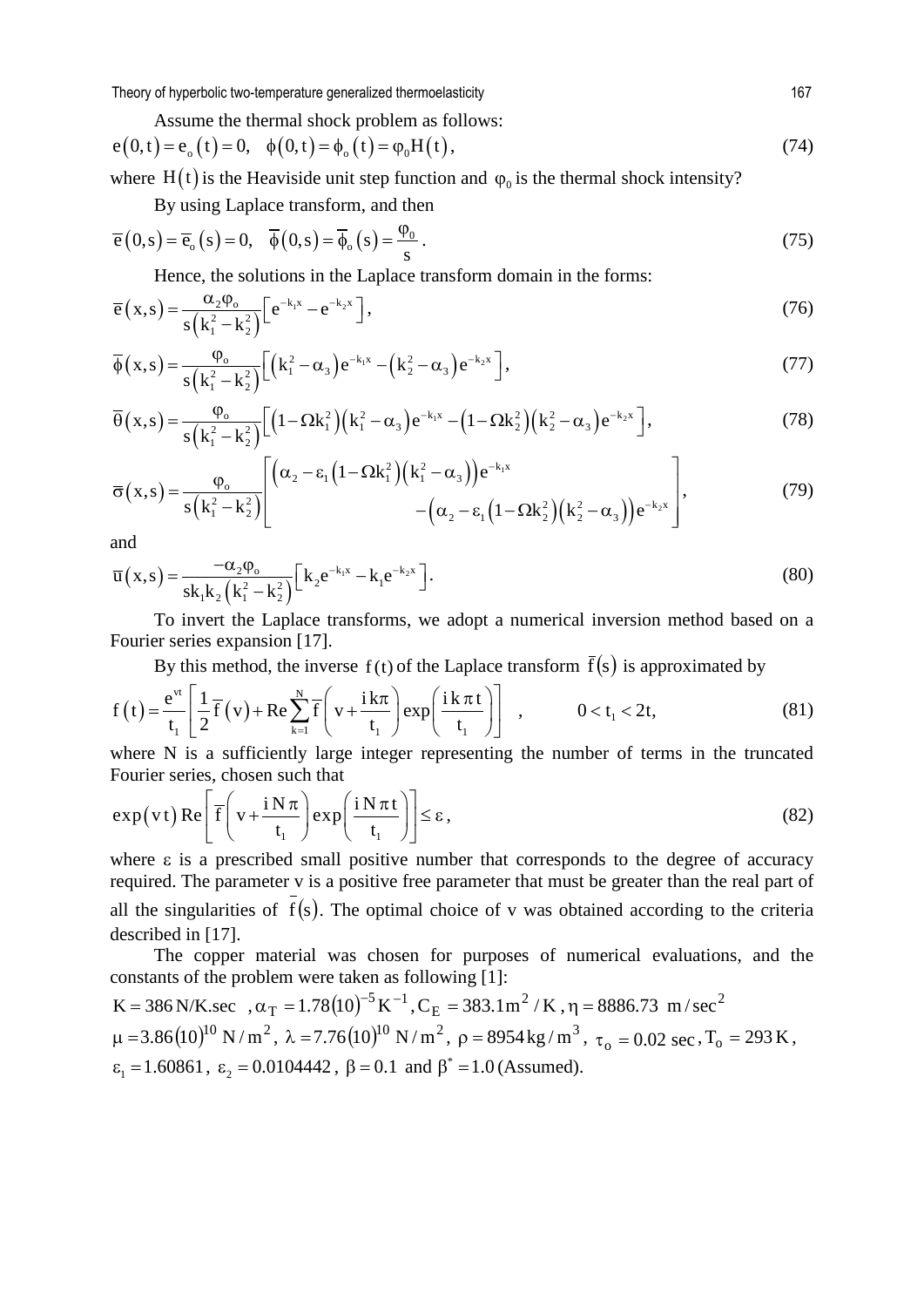

**Fig. 1.** The conductive temperature distribution



**Fig. 2.** The thermo-dynamical temperature distribution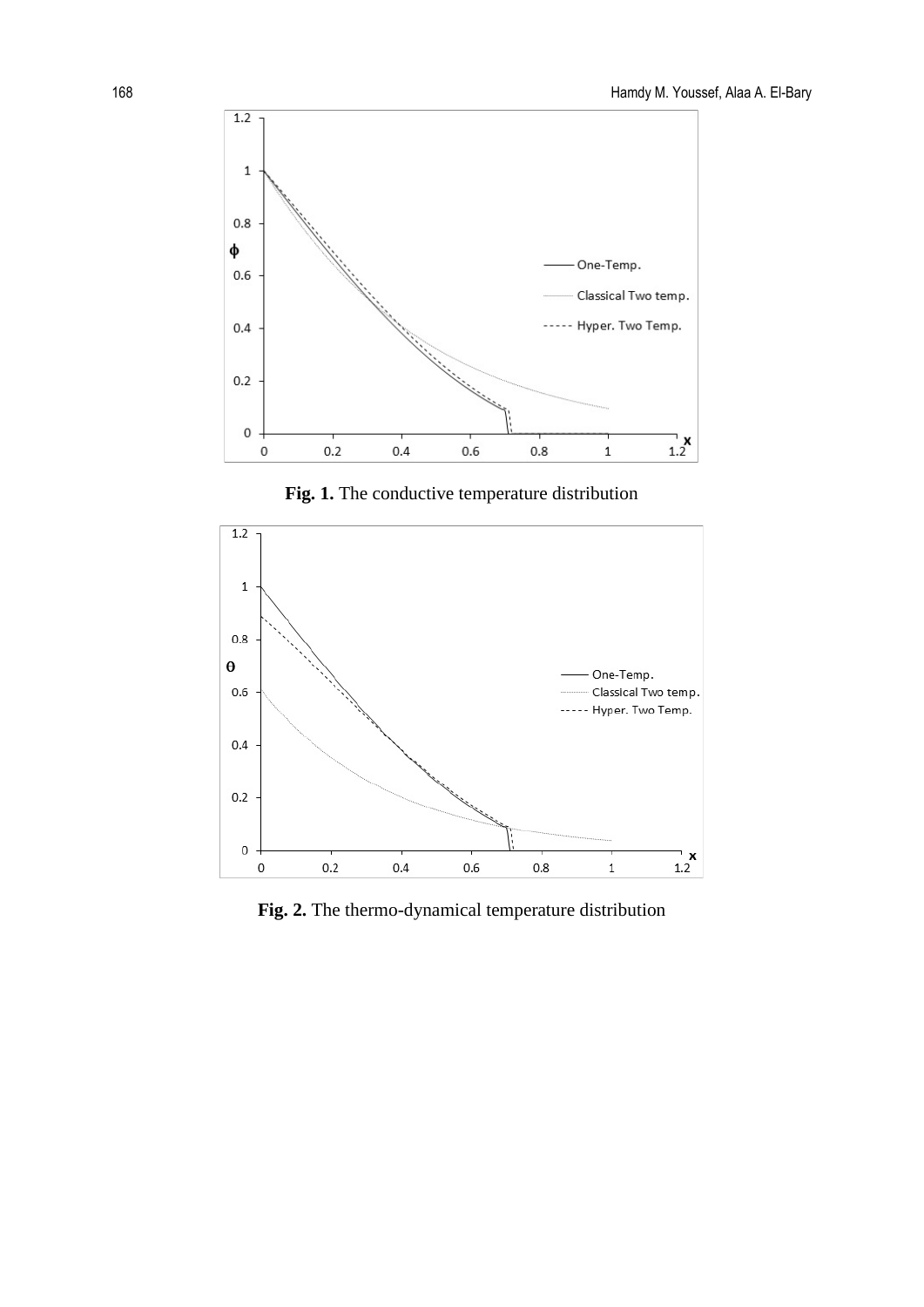





**Fig. 4.** The displacement distribution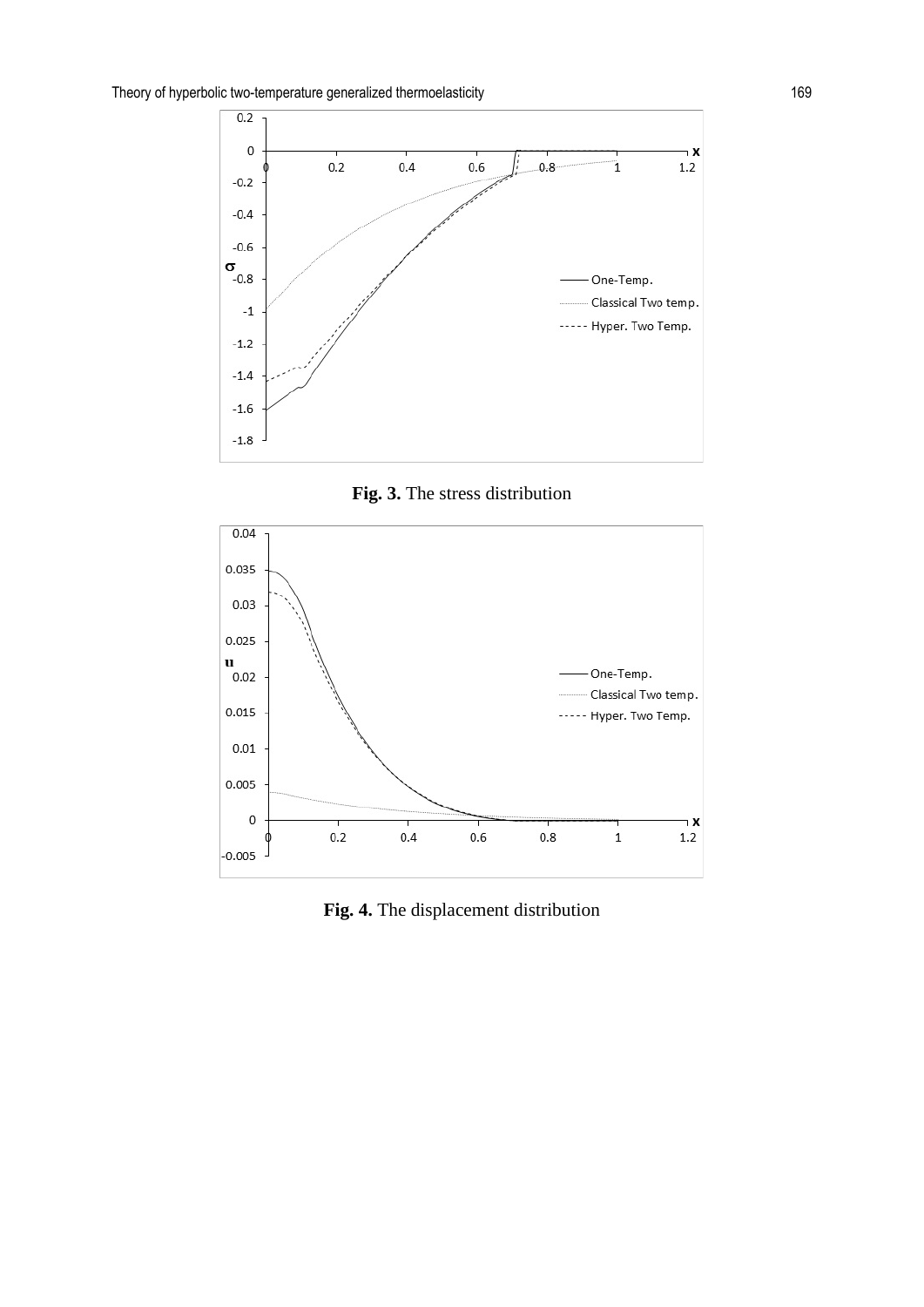

**Fig. 5.** The strain distribution

The Figures 1-5 show the conductive temperature, the thermo-dynamical temperature, the stress, the displacement and the strain distributions respectively for the three models; one temperature model, classical two-temperature model, and hyperbolic two-temperature model.

In Figures 1-3, the hyperbolic two-temperature model agrees with one temperature model, and they introduce finite speed of the conductive temperature, the thermo-dynamical temperature, and the stress waves propagation, while it is not in the classical two-temperature model.

In Figures 4 and 5, the hyperbolic two-temperature model agrees with one temperature model where the displacement and the strain waves vanish before the classical twotemperature model.

In Figure 5, the peak points of the strain are closed in the two cases of the onetemperature model and the hyperbolic two-temperature model, while the peak point of the classical two-temperature model has a different value and far from the others peak point.

#### **9. Conclusion**

- 1- The classical two-temperature generalized thermoelasticity model Youssef [1] does not introduce finite speed of the thermal wave propagation which is physically unacceptable.
- 2- This work introduces hyperbolic two-temperature generalized thermoelasticity model in which the thermal wave propagation has a finite speed.
- 3- The two-temperature parameter has significant effects on all the studied fields for the hyperbolic two-temperature generalized thermoelasticity model and the classical twotemperature generalized thermoelasticity model.
- 4- The numerical results of all the studied fields show that, the thermo-mechanical waves of the hyperbolic two-temperature generalized thermoelasticity model and the onetemperature generalized thermoelasticity have the same attitude.
- 5- The hyperbolic two-temperature generalized thermoelasticity model is a successful model to study the behavior of the thermoelastic materials.

*Acknowledgements. No external funding was received for this study.*